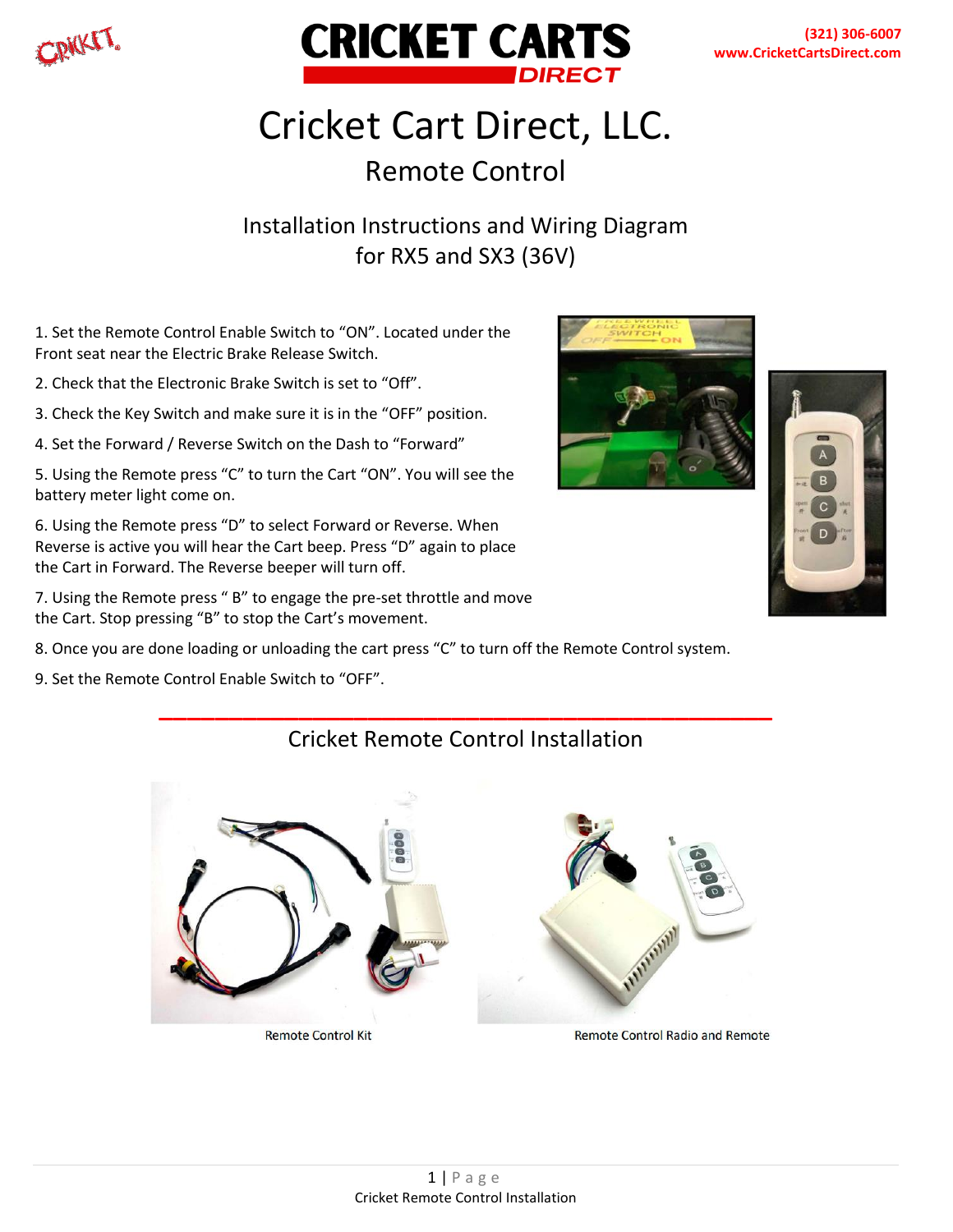





**\_\_\_\_\_\_\_\_\_\_\_\_\_\_\_\_\_\_\_\_\_\_\_\_\_\_\_\_\_\_\_\_\_\_\_\_\_\_\_\_\_\_\_\_** Cricket Remote Control Installation Wiring Instructions

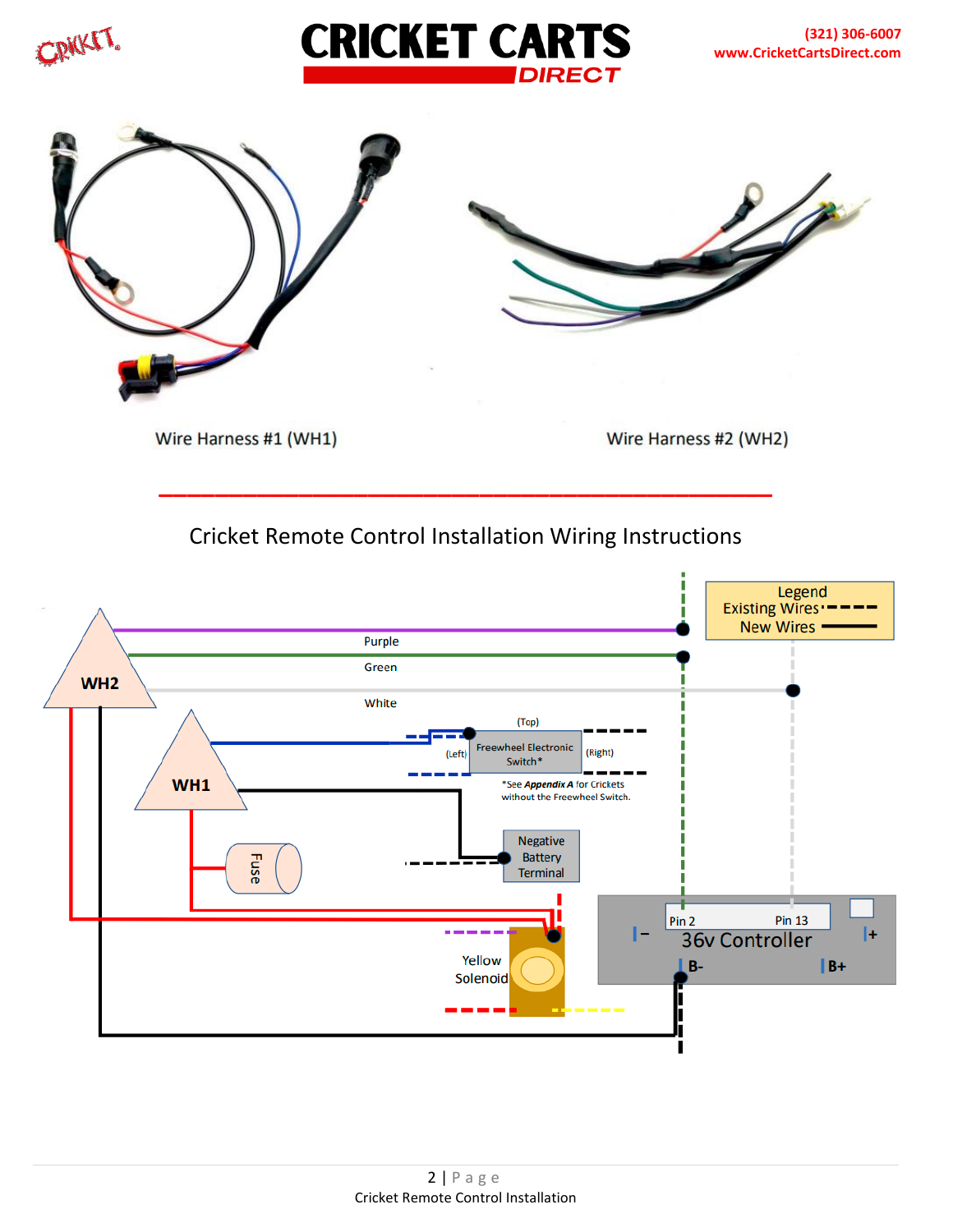



## Step-By-Step Instructions

**\_\_\_\_\_\_\_\_\_\_\_\_\_\_\_\_\_\_\_\_\_\_\_\_\_\_\_\_\_\_\_\_\_\_\_\_\_\_\_\_\_\_\_\_**

1. Remove the Controller Tray Cover.

2. Inside the Controller Tray Remove the U-Shaped brackets holding the wire harnesses in place.

3. At the Controller locate the Black cable shown in the diagram and disconnect it from the Controller.

4. Connect the Blue cable from WH1 to the Freewheel Electronic Switch as shown in the diagram. Cricket Carts that do not have this switch see Appendix A

5. Route the Black cable with a lug from the WH1 and connect it to the Negative Battery Terminal on the driver's side battery.

> **CAUTION:** *Be careful using a wrench on the battery terminal not to touch the other exposed terminals. Serious damage to the golf cart or personal injury could result in shorting the battery terminals.*

6. At the Controller locate the Green and White cables on the 16 Pin white connector on the Controller. See Diagram for pin callout.

7. Using wire cutters cut the Green cable approximately 3.5 inches from the white connector. You will splice cables from WH2 to these cables. (Step 10 and 11)

8. Approximately 3.5 inches from the White connector carefully remove approx. ¼ inch of insulation from the White cable.

9. Strip the wire insulation off the end of for the (4) wires cables on WH2 to reveal at least ¼ of exposed wire.

10. Splice the Purple cable on WH2 to the Cart end of the Green cable you cut in Step 11.

11. Splice the Green cable on WH2 to the Controller end of the Green cable you cut in Step 11.

12. Connect the White cable from WH2 to the area where you removed the insulation from the White cable in Step 8.

13. Connect the Red cables from WH1 and WH2 to the Yellow Solenoid per the wiring diagram.

14. Disconnect the Remote Control Enable Switch. Mark on one of the Red cables so you can connect it back the same way. Then route the cables through the access hole on the back of the Controller Tray.

15. Connect the Remote Control Enable Switch making note of the cable you marked so it's connected the same way.

16. Connect the Black wire from WH2 and the Black wire removed from the Controller back to the negative terminal per the wiring diagram.

















ne Cricket